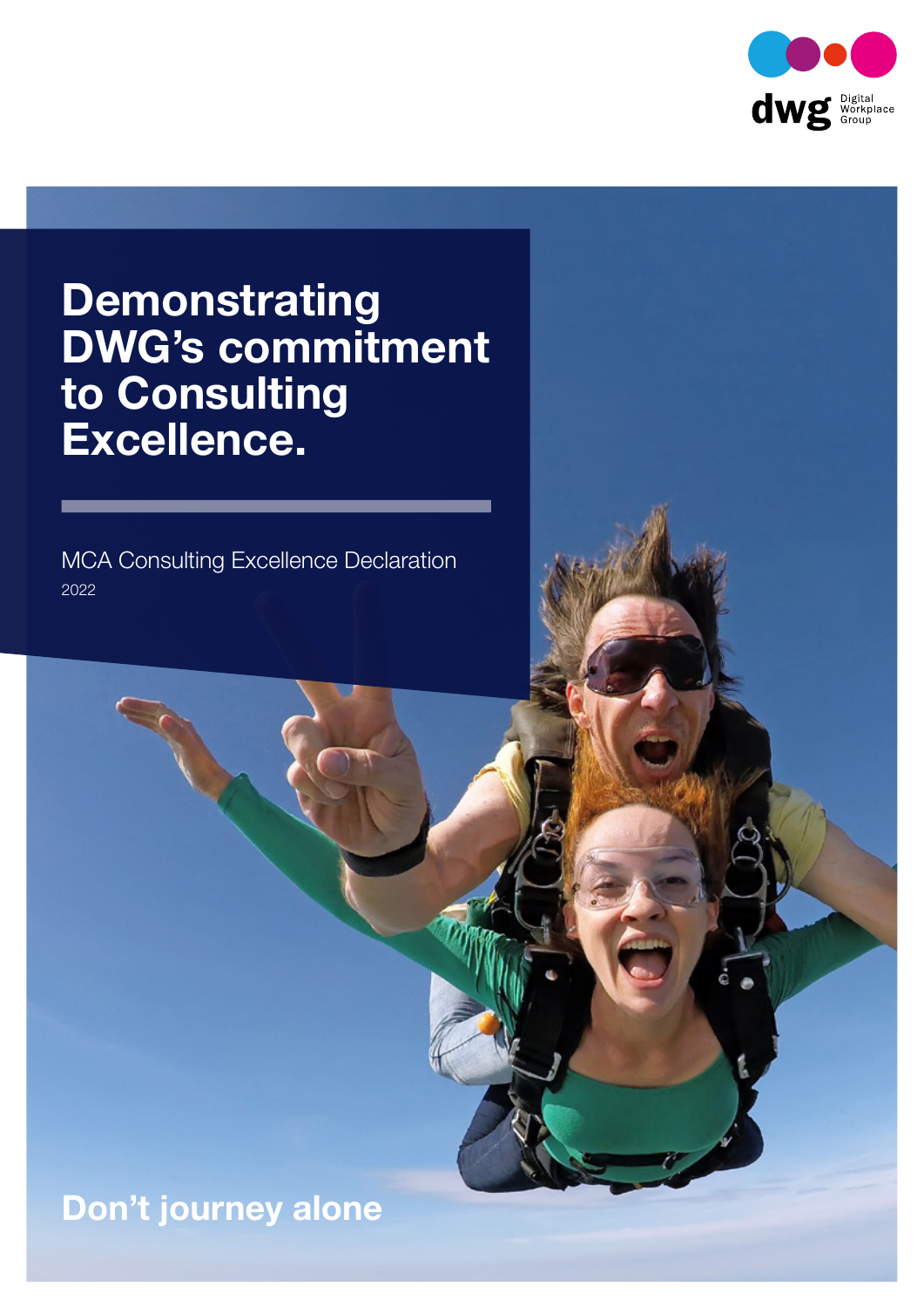# **Consulting Excellence** Principles.





As signatories to Consulting Excellence, MCA member firms commit themselves to adopt the 12 Principles of Consulting Excellence:

#### ETHICAL BEHAVIOUR

Consulting Excellence firms work with clients, partners, employees and other stakeholders in an ethical way. This means:

- 1. We are responsible and good citizens.
- 2. We conduct our business ethically.
- 3. We foster an ethical culture.

#### CLIENT SERVICE AND VALUE

Consulting Excellence firms promote the highest standards of client service and value. This means:

- 4. We provide excellent consulting services which deliver the outcomes clients seek and need.
- **5.** We are transparent with clients and respond to their concerns.
- **6.** We always strive to improve the value we can deliver to our clients.

#### PROFESSIONAL DEVELOPMENT

Consulting Excellence firms develop the capabilities of their consultants, provide career development opportunities and support the welfare of all their employees. This means:

- 7. We undertake training and professional development planning each year.
- 8. We promote strong core consulting capabilities and specialisms in our consultants and teams.
- 9. We support our employees' career progression, professional development and welfare.

#### COMMITMENT TO DIVERSITY AND INCLUSION

Consulting Excellence firms are committed to diversity and inclusion within their workplace and workforce. This means:

- 10. We respect and embrace diversity and inclusion and understand the importance and positive benefit of people from different backgrounds working for our companies and our clients.
- 11. We recruit and retain people from a diverse talent pool and strive to build cultures where difference is valued, respected and celebrated at all levels. Furthermore we are committed to developing diverse future leaders and ensuring their progression in the industry.
- 12. We continuously work to improve our progress on diversity and inclusion, implementing best practice and monitoring the diversity of our workforce over time. This includes collecting data to assess the effectiveness of our D&I policies and fully participating in the MCA annual report.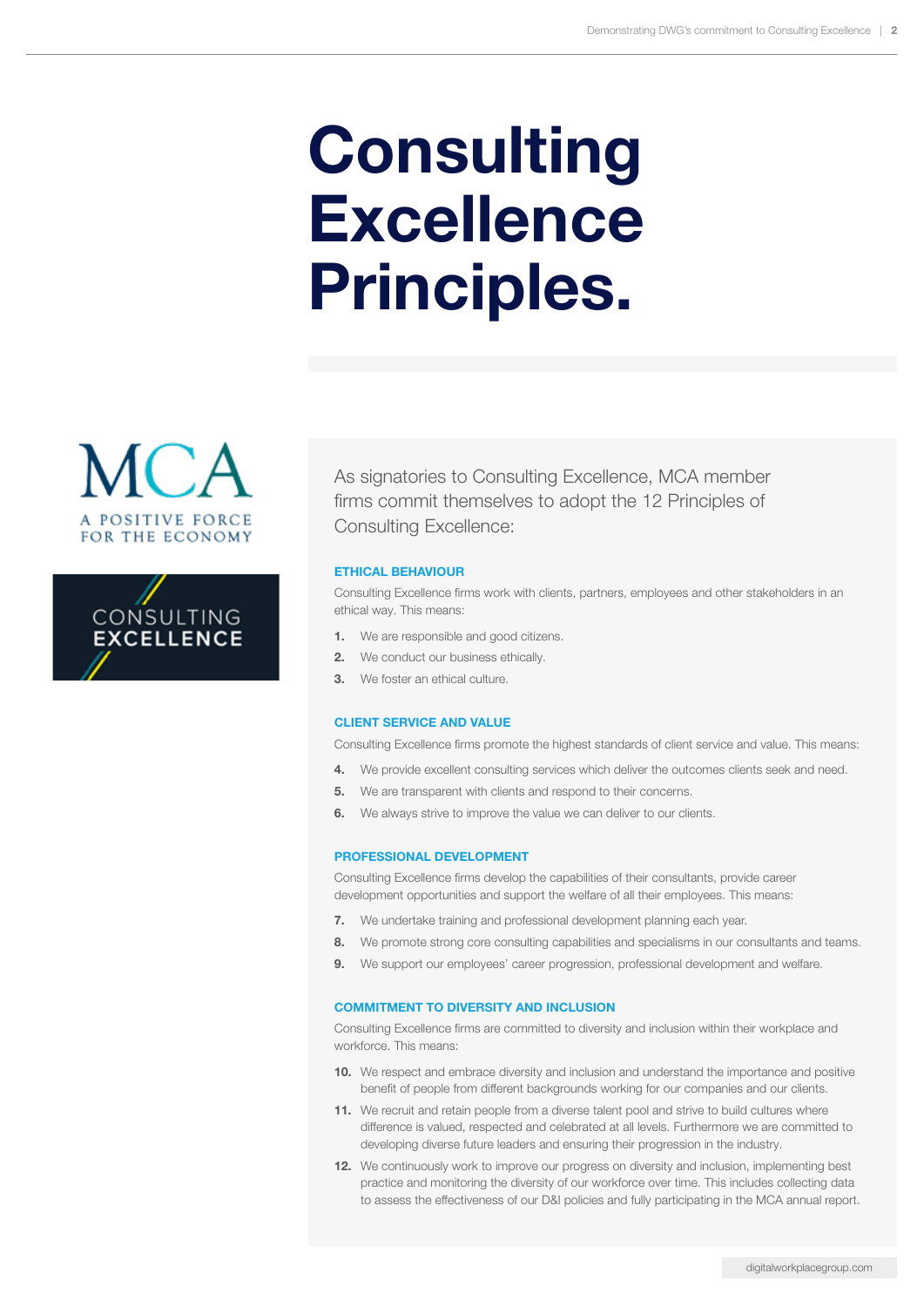# Declaration.

This declaration outlines how Digital Workplace Group (DWG) lives up to the 12 Principles of Consulting Excellence.

**DWG's mission** is to guide and support organizations globally on their journey towards digital workplace success through expert advice, peer connections, research and insights.

#### Don't journey alone.

Our vision is to accelerate the digital transformation of workplace experiences to unlock innovation, productivity and collaboration.

As a member of the MCA, DWG is committed to upholding the Principles of Consulting Excellence.

### ETHICAL BEHAVIOUR

Consulting Excellence firms work with clients, partners, employees and other stakeholders in an ethical way. This means:

#### 1. We are responsible and good citizens.

DWG has strong online relationships with our members, with many organizations continuing their membership for several years. Delivery of consultancy to our Statement of Work commitments and word is extremely important in maintaining member satisfaction and renewals.

#### 2. We conduct our business ethically.

DWG offers all services as remote first, limiting travel to a minimum. In May 2020, we launched the [DWG Work Miles Movement](https://digitalworkplacegroup.com/workmilesmovement/) to encourage others to do the same. We have encouraged flexible working for our team since the business began in 2002, enabling our colleagues to balance work and home life as their circumstances require.

#### 3. We foster an ethical culture.

DWG has a very open culture of feedback within the team, with minimal hierarchy and opinions openly shared and heard.

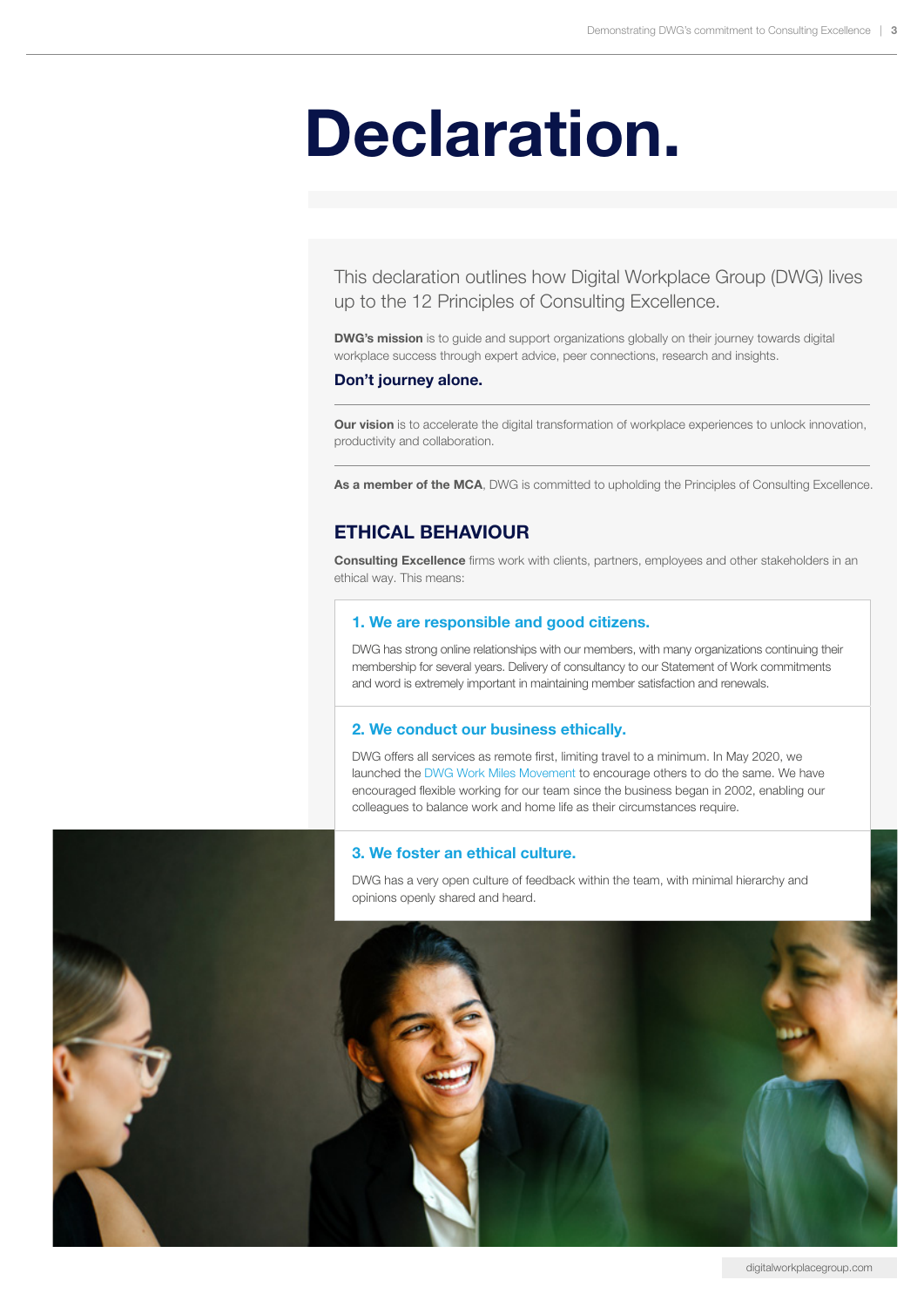## Declaration. CLIENT SERVICE AND VALUE



Consulting Excellence firms promote the highest standards of client service and value. This means:

#### 4. We provide excellent consulting services which deliver the outcomes clients seek and need.

Beyond the first consulting project scope, DWG actively engages with the client to ensure that scope develops throughout a project to ensure the best possible outcome for the client. When last measured, we received feedback scores of over 90% satisfaction from projects.

Our Net Promoter Score is 56, significantly higher than many others in this sector from our research.

DWG has been named as a U.S. Leader in ISG's [Future of Work report for Public Sector](https://digitalworkplacegroup.com/news-releases/digital-workplace-group-named-as-us-leader-in-isg-future-of-work-report-for-public-sector/). We have also been recognized as a leading management consultancy in the FT's list for 2020, 2021 and 2022, awarded Bronze in the Digital Transformation category, [as detailed here](https://digitalworkplacegroup.com/news-releases/dwg-recognized-as-leader-in-digital-transformation-for-third-year-running/).

#### 5. We are transparent with clients and respond to their concerns.

All clients have a project manager and account manager as standard and we maintain regular contact with them to ensure any issues are dealt with openly and quickly.

#### 6. We always strive to improve the value we can deliver to our clients.

DWG has a programme of continuous research and product innovation.

Joining the MCA is part of this aim – so we can network and learn from others.

### PROFESSIONAL DEVELOPMENT

Consulting Excellence firms develop the capabilities of their consultants, provide career development opportunities and support the welfare of all their employees. This means:

#### 7. We undertake training and professional development planning each year.

Most of DWG's consultants are freelance so DWG does not actively invest in training for them directly, however we help develop skills by including people on projects that will push and develop their skills, always ensuring they are mentored by experienced consultants.

We get excellent feedback from consultants that working in project teams, as they do in DWG, enables them to learn from others in a way they cannot as a sole freelancer.

#### 8. We promote strong core consulting capabilities and specialisms in our consultants and teams.

All projects are delivered as part of a team, mixing very experienced DWG consultants with those new to DWG to ensure skills transfer.

Consultants develop their own specialisms and often lead the product development in those areas.

#### 9. We support our employees' career progression, professional development and welfare.

As a flexible, non-hierarchical consulting team, DWG has been able to understand consultants' career development wishes and has often been able to support their development through cross-functional work experience.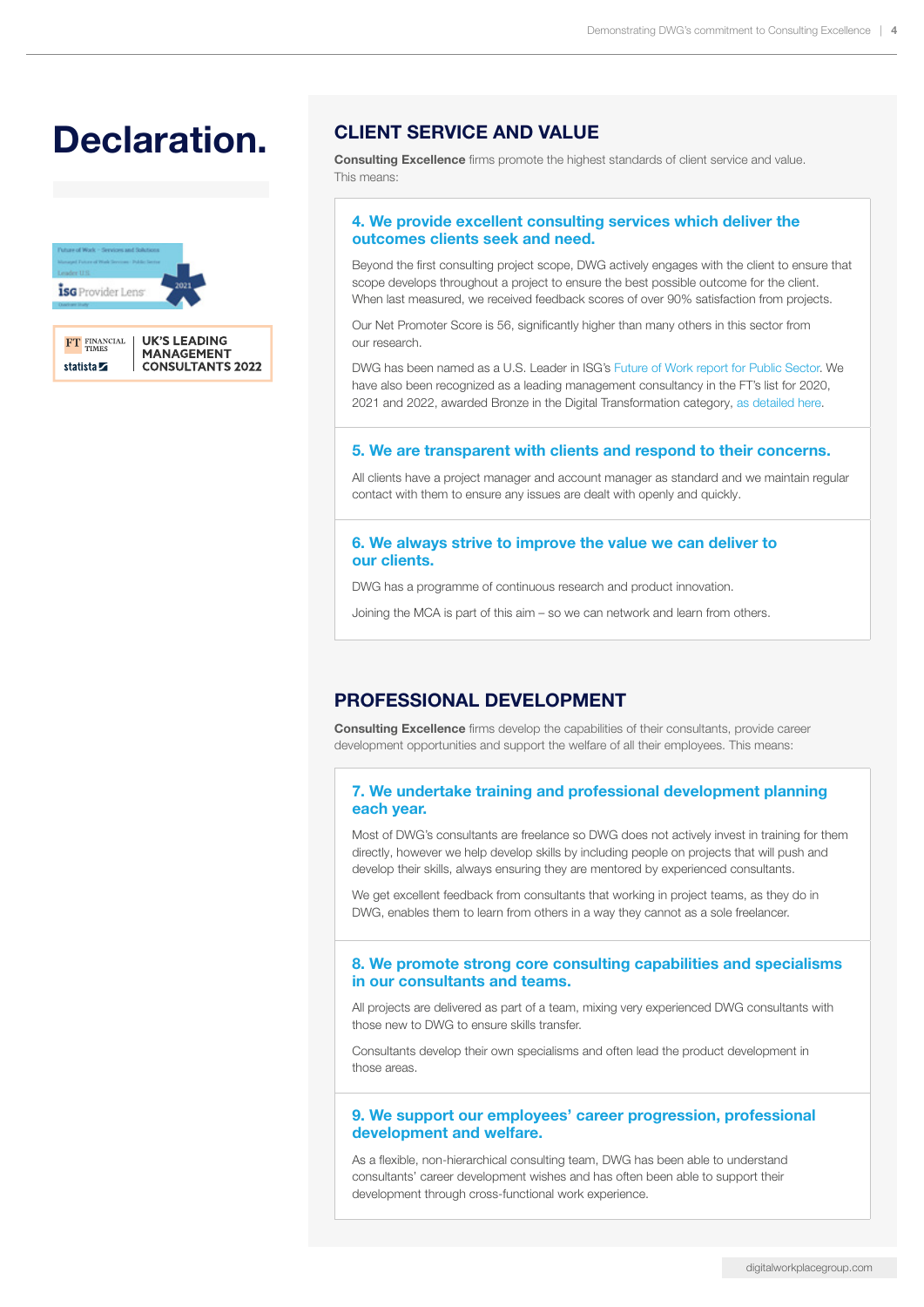## Declaration. COMMITMENT TO DIVERSITY AND INCLUSION

Consulting Excellence firms are committed to diversity and inclusion within their workplace and workforce. This means:

#### 10. We respect and embrace diversity and inclusion, and understand the importance and positive benefit of people from different backgrounds working for both DWG and our clients.

Having worked as a virtual team for 14 years, with a core policy of flexible working, we are proud that the geographic and gender profile of our workforce is diverse. We also remain committed to constantly reviewing our practices to identify where (for example) unconscious bias and processes have acted as potential blockers to diversity and inclusion within our organization.

DWG's new book, [Nature of Work: The new story of work for a living age](https://natureofwork.com), published in 2021, draws on lessons and stories from nature as a way to illustrate the importance of a holistic approach to creating healthy organizations – and one of the key elements covered is Biodiversity. The book makes the case that, as in nature where biodiversity is critical to the health of ecosystems, in work too, diversity of people across multiple factors is also crucial, not only for the health of an organization and the way it serves its clients, but for society as a whole as well.

11. We recruit and retain people from a diverse talent pool and strive to build cultures where difference is valued, respected and celebrated at all levels. Furthermore, we are committed to developing diverse future leaders and ensuring their progression in the industry.

At DWG, we use our external networks to recruit new team members and also engage external subject specialist agencies when appropriate to reach out even more broadly for new talent.

Developing a diverse cohort of future leaders is key to what we see as the success and effectiveness of our industry, which is why we run mentor sessions both for people within our client organizations and also within our own team as a critical way to enable them to develop leadership capability and influence.

Furthermore, within our industry, we hold annual [Digital Workplace Awards,](https://digitalworkplacegroup.com/digital-workplace-year-awards) including for the Digital Workplace Leader of the Year, to recognize future and current digital workplace leaders, highlighting their successes within their organizations and elevating their visibility in the industry.

12. We continually work to improve our progress on diversity and inclusion, implementing best practice and monitoring the diversity of our workforce over time. This includes collecting data to assess the effectiveness of our D&I policies and fully participating in the MCA annual report.

DWG is committed to improving our progress on the diversity and inclusion of our work community, and is particularly keen to identify and address gaps in our current practices. We actively participate in relevant conversations and working groups with the MCA, Institute of Directors and other external organizations to ensure that we stay up to date and strive to embody relevant best practice.